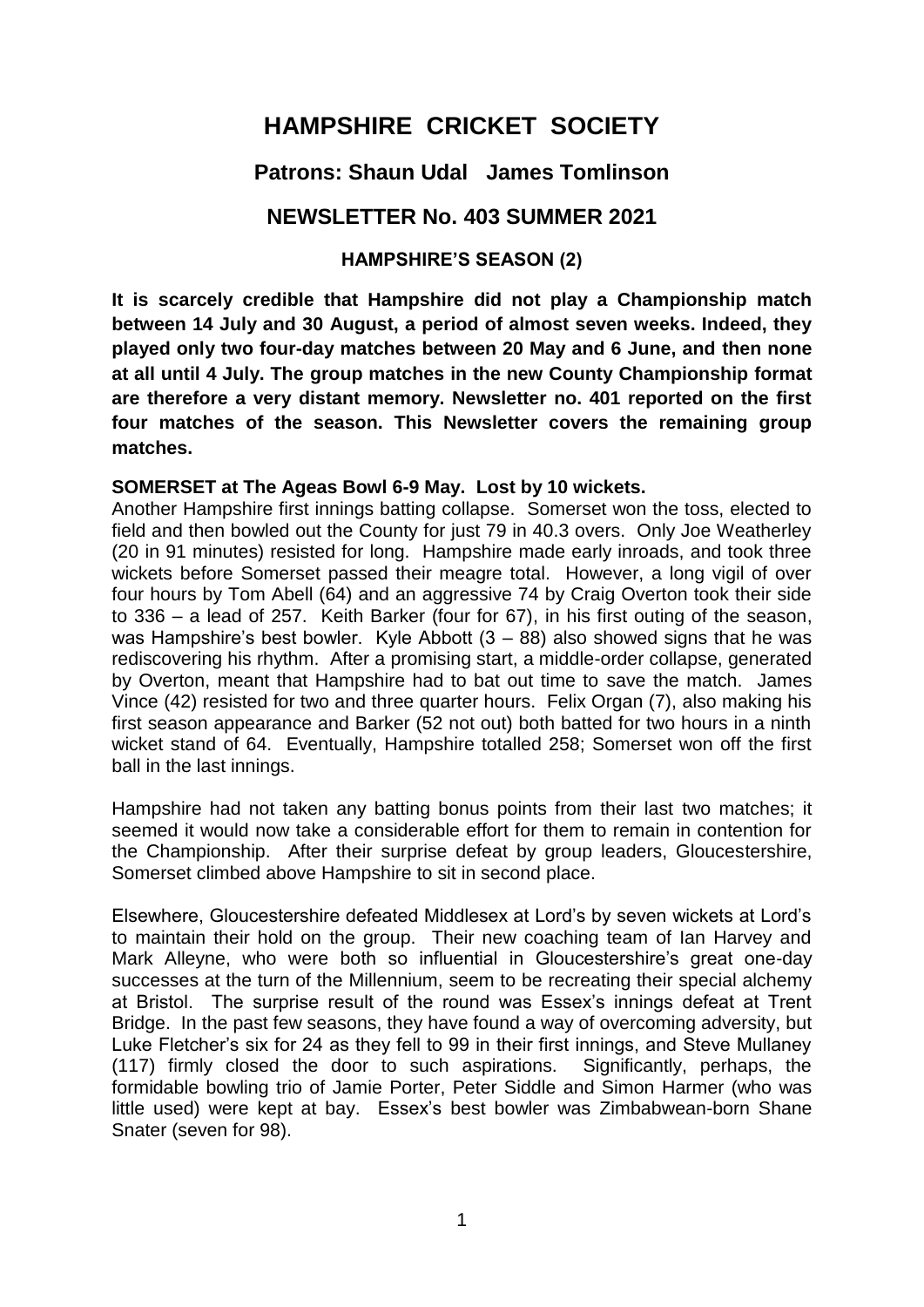#### **MIDDLESEX at Lord's 15-17 May. Won by seven wickets**

Hampshire returned to winnings ways, though not without a repetition of their fragile top order batting difficulties. The positive feature was that Kyle Abbott fully recaptured his rhythm and returned to form. He (six for 44) and Mohammad Abbas (three for 46) bowled out Middlesex for 172. James Vince who won the toss and elected to field must have felt that his decision was justified. The only batsman to make headway was, significantly in the light of future events, Nick Gubbins (51) in a watchful stay of three and a half hours.

But Hampshire found batting just as problematical, and subsided to 73 for six. Though Vince battled three hours for 62, Hampshire were still some way behind Middlesex upon his dismissal. It was now that Keith Barker took charge. The strongly built left hander eased Hampshire into the lead, though the ninth wicket fell at 177. On reaching a well earned half century, he decided to take out the long handle. He took advantage of the short boundary to strike four sixes. Having taken 97 balls for his fifty, he then plundered 34 runs off just 19 balls. His innings of 84 had psychologically turned the match in Hampshire's favour. The County eventually totalled 208.

When Middlesex batted again, Abbott (five for 41) and Abbas (three for 24) repeated their first innings demolition. They struck at regular interviews with the result that Middlesex were bowled out for 101 in only 29.5 overs.

By now, the match was well into the third afternoon. Localised heavy rain showers were falling all over London. Wet weather was forecast for the entire fourth day. Thankfully, Lord's was spared though the skies were ominous. Hampshire duly reached their target of 66 in the gloom. Sam Northeast put the issue beyond doubt with four calculating boundaries in an unbeaten cameo of 18.

#### **LEICESTERSHIRE at The Ageas Bowl 19-22 May. Match drawn**

Returning to The Ageas Bowl after a 20 month absence, Hampshire's members were greeted by the most inhospitable weather imaginable. Torrential rain, a first day thunderstorm, including lightning, and biting gale and sometimes storm, force winds throughout, curtailed play substantially on all four days. Only 123.5 overs were bowled. After losing the toss, Hampshire batted first and made a creditable 233 in an innings that eventually finished twenty minutes into the third day. Ian Holland made a very fine 82, becoming the first Hampshire batsman to pass 500 runs for the season in the process. Kyle Abbott and Mohammad Abbas quickly reduced Leicestershire to 17 for five but the ever prevalent rain fell half an hour before lunch preventing any further play. On the final day, the ground was so soaked that the match could not resume until two o'clock. Leicestershire were eventually dismissed for 84 (Abbott six for 47; Abbas three for 19) thereby evading the follow on by just one run. In a bold gesture, James Vince forfeited the Hampshire second innings, thereby giving his side 22 overs to bowl out Leicestershire again. However, there was no encore of the first innings collapse as the latter crawled to 26 for one in 17 overs before the sides agreed to call it a day.

The highlights in the other matches in the round were provided by three veterans. The scribes are now searching for new superlatives to describe Darren Stevens'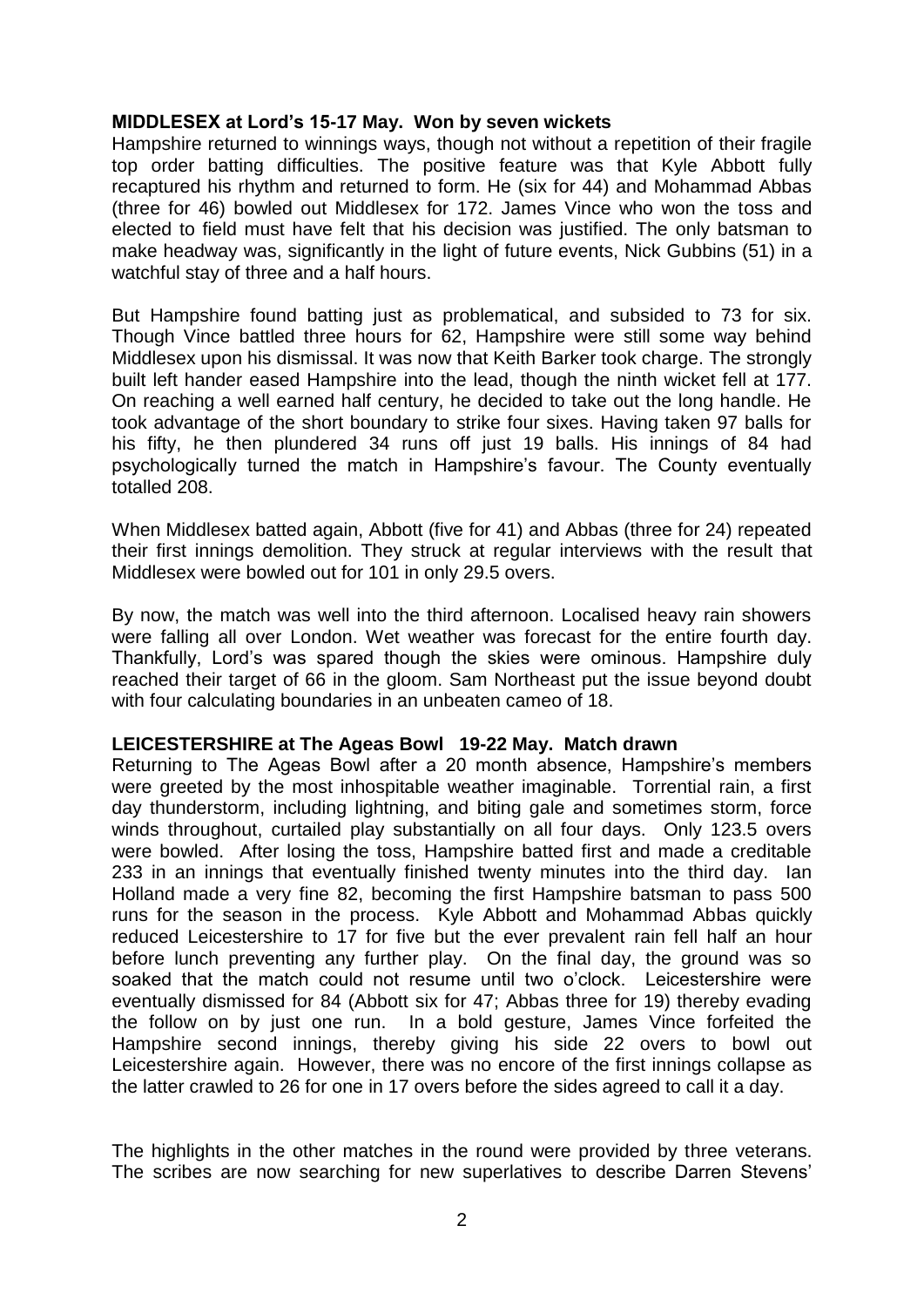exploits. With Kent on the verge of being bowled out by Glamorgan, he struck 190 in 187 minutes in an innings which included 15 sixes. Moreover, his dominance was such that in a ninth wicket stand of 166, his partner, the normally aggressive Miguel Cummins, contributed just one run! No man has ever monopolised a ninth wicket partnership so extensively.

At Derby, the evergreen Chris Rushworth became Durham's highest first-class wicket taker, as well as claiming his 500<sup>th</sup> dismissal in Championship cricket. Nottinghamshire's Luke Fletcher, enjoying a purple patch, took ten wickets in the match (seven for 37 and three for 20) as his team recorded a second consecutive innings victory at Worcester.

#### **SOMERSET at Taunton 3-6 June. Match drawn.**

This match promised much. Both sides were challenging for a top two place and hence a slot in the mini first division at the end of the season. Keith Barker hustled out four of the Somerset top order as they collapsed to 43 for five. He returned for a second spell to dismiss Tom Banton (45) and opener Steven Davies (47). The score now stood at 113 for seven. James Vince's decision to field looked as if it would pay dividends again. However, it was to prove the high water mark for Hampshire. The dangerous Lewis Gregory (107) and Roelof van der Merwe (88) then added 171 for the eighth wicket to turn the game. After the last two wickets had fallen for another 76 runs, Hampshire were facing a total of 360. Barker's final figures were six for 72. Somerset had extracted revenge of sorts on Kyle Abbott who had torpedoed their Championship challenge in that never-to-be-forgotten match at the Ageas Bowl towards the end of the 2019 season. He conceded 132 runs in 24 overs; his only reward was the wicket of Gregory.

Predictably, Hampshire collapsed to 31 for three. Sam Northeast in his final match for Hampshire, steadied the ship with a typically hard fought 67, but it was Lewis McManus' 91, aided by Barker (33) and Felix Organ (26), who eventually took Hampshire to 311.

Somerset, pressing home their advantage, then scored at four an over as they skated to 323 for six by the close of the third day. With a lead of 372, an overnight declaration was predicted. However, the home side chose to bat on. Though rain was forecast, it seemed a strange decision. Perhaps Somerset did not want to risk defeat under any circumstances. They went on to declare at 409 for seven (Gordon Bartlett 100, Tom Abell 98, Davies 82 and Banton 51 not out). Hampshire were 88 for two, both wickets falling to Gregory, when the rains eventually arrived.

#### **SURREY at The Ageas Bowl 4-7 July. Match drawn**

This match, for those who have watched county cricket for any length of time, was by common consent, one of the most memorable they had ever seen. *Sticky Wicket's report of the match appears later in this Newsletter.* 

#### **GLOUCESTERSHIRE at Cheltenham 11-14 July. Won by 7 wickets.**

This encounter was in the winner takes all category. The team that won would qualify as runner-up in the group for the end of season first division; the loser would play in the second tier. Somerset were virtually assured of winning the group.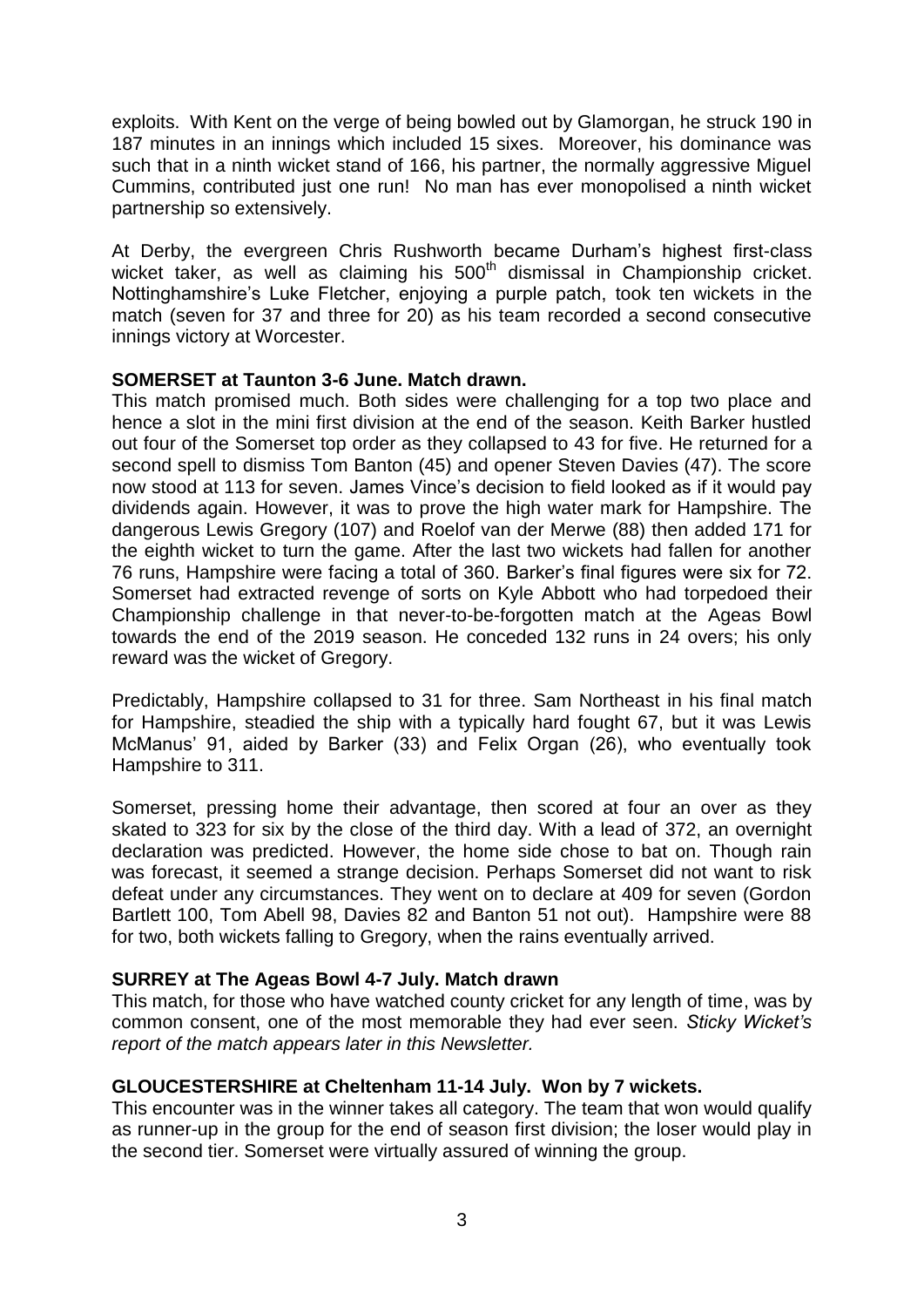As in the previous meeting between the two sides at the Ageas Bowl in April, Hampshire held the upper hand throughout. On that occasion, the Gloucestershire last wicket pair thwarted Hampshire's bowlers for the final 80 minutes to secure a draw. This match was equally engrossing, and a near duplication. The Price brothers - Ollie and Tom, both fledglings, occupied the crease for over an hour on the fourth afternoon, with overs running out. A freak dismissal then gave Hampshire the opening they were seeking. Ollie Price swept a rare long hop from Mason Crane, but the ball hit Tom Alsop fielding at short leg and rebounded to Tom Prest at leg slip. As he had done so often in 2021, Brad Wheal made short work of the two remaining batsmen. Needing 56 to win, Hampshire galloped to victory in 10.3 overs.

Hampshire owed their dominance to a fine all-round bowling performance – de Grandhomme in particular excelling with four wickets in the first innings – and the batting of Nick Gubbins (137 not out). The left-handed Gubbins had been recruited by the County after the enigmatic departure of Sam Northeast to Yorkshire. In Gubbins' case, *The Cricketer* magazine alleged that Middlesex were happy to release him because of their financial position. After starting very slowly – he was virtually strokeless for the first half hour as he gauged the pace and bounce of the pitch – he gradually expanded his stroke range. It was a most mature innings over a shade under six hours, during which he added 129 with Lewis McManus (39) and 97 with the ubiquitous Keith Barker (31). What a valuable season he has enjoyed! Captain Kyle Abbott declared with the Hampshire score on 486 for seven, a lead of 257, with over four sessions remaining.

Gloucestershire closed the third day on 107 for three, two wickets falling to Crane. On the last day, Tom Lace went on to 118 before falling to the part time off spin of Joe Weatherley, thus setting the scene for the Price brothers' rearguard.

In the final analysis, Hampshire deserved their promotion. Despite their top-order batting inconsistencies, they had won four of their ten matches, and came preciously close to winning three others. They were outplayed only by Surrey at The Oval, when the team were almost certainly suffering a psychological hangover, and fatigue, after their endeavours in the home match against Gloucestershire, and Somerset in both matches.

#### **REMAINING CHAMPIONSHIP FIXTURES**

**In case members have not seen the schedule, Hampshire's remaining fixtures in the County Championship are as follows:** 

|                 | 30 August-2 September Yorkshire at The Ageas Bowl |
|-----------------|---------------------------------------------------|
| 5-8 September   | <b>Warwickshire at Edgbaston</b>                  |
| 12-15 September | <b>Nottinghamshire at The Ageas Bowl</b>          |
| 21-24 September | <b>Lancashire at Old Trafford</b>                 |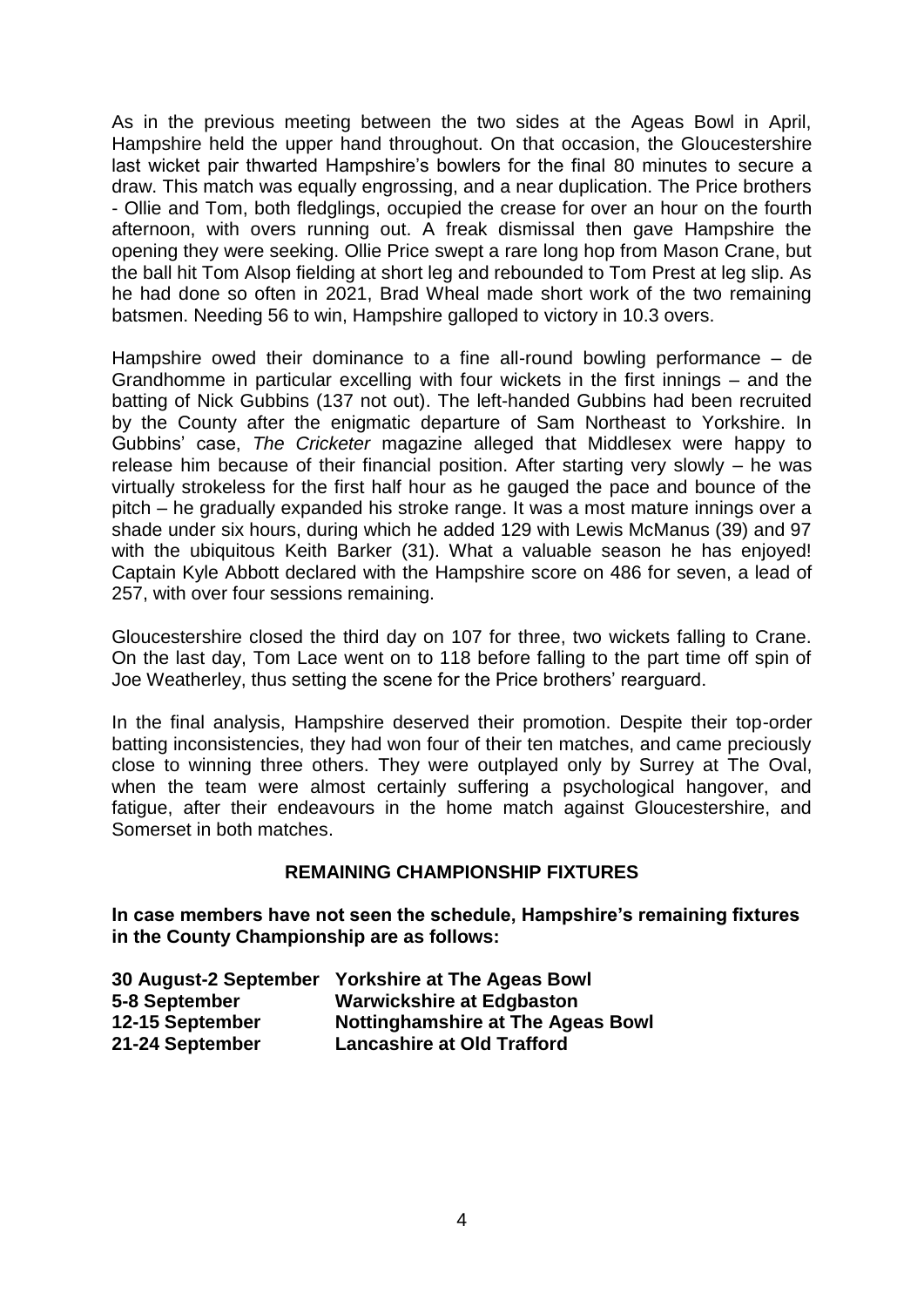**The current points table in Division 1 for the final stages of the County Championship is as follows:-**

| Warwickshire     | 21   |
|------------------|------|
| <b>Somerset</b>  | 18.5 |
| Lancashire       | 16.5 |
| <b>Hampshire</b> | 8.5  |
| Nottinghamshire  | 5    |
| <b>Yorkshire</b> | 45   |

# **Hampshire v Surrey July 4-7 2021**

## **By Sticky Wicket**

This match had everything a cricket follower could want, apart from a positive result and prolonged sunshine. Hampshire's earlier four-day fixture versus Leicestershire, eagerly anticipated after lockdown, had been a miserable, cold, damp, rain-sodden affair. I attended the first day wearing amongst other clothing, a thermal T-shirt and long johns. They did little to keep out the cold. It was not cricket weather nor were the following three days; they had 'Stay at Home' written all over them.

Surely July would be different. When Surrey won the toss and invited Hampshire to bat first, many of the home supporters must have feared the worst against a strong bowling attack bolstered by the inclusion of Kyle Jamieson, fresh from his performance in the final of the International Test Match Series for New Zealand. Hampshire supporters have experienced many dire batting performances from their side before lunch on the first day of a county match this season.

Surprisingly, Hampshire lost only one wicket before the interval, a good, workmanlike session. Jamieson bowled six overs before leaving the field, thankfully not to be seen again until he batted. Wickets fell regularly in the afternoon session. Alsop looked at his bat having been given out leg before wicket, Gubbins flashed a cut once too often, Vince left the field convinced that he was unfairly given out and the ever-steady Holland joined them just before tea after completing a solid half century. As far as the batting was concerned, normal service had been resumed.

Hampshire's New Zealand recruit, the mighty Colin de Grandhomme made things look much easier in a partnership of 61 runs with Lewis McManus, Keith Barker did not look like troubling the scorers whilst Felix Organ seemed to concentrate so intently on keeping his wicket that he forgot about scoring runs. The forecast showers ended play early after 75 overs with the home team on 229 for 7 wickets, a typically dour county cricket day on a slow pitch, neither side taking control.

My organisational skills took a knock the next day. A family trip to the Weald and Downland Museum was planned without me consulting the diary. Felix Organ came to life and even outscored de Grandhomme, making 67 runs out of a partnership of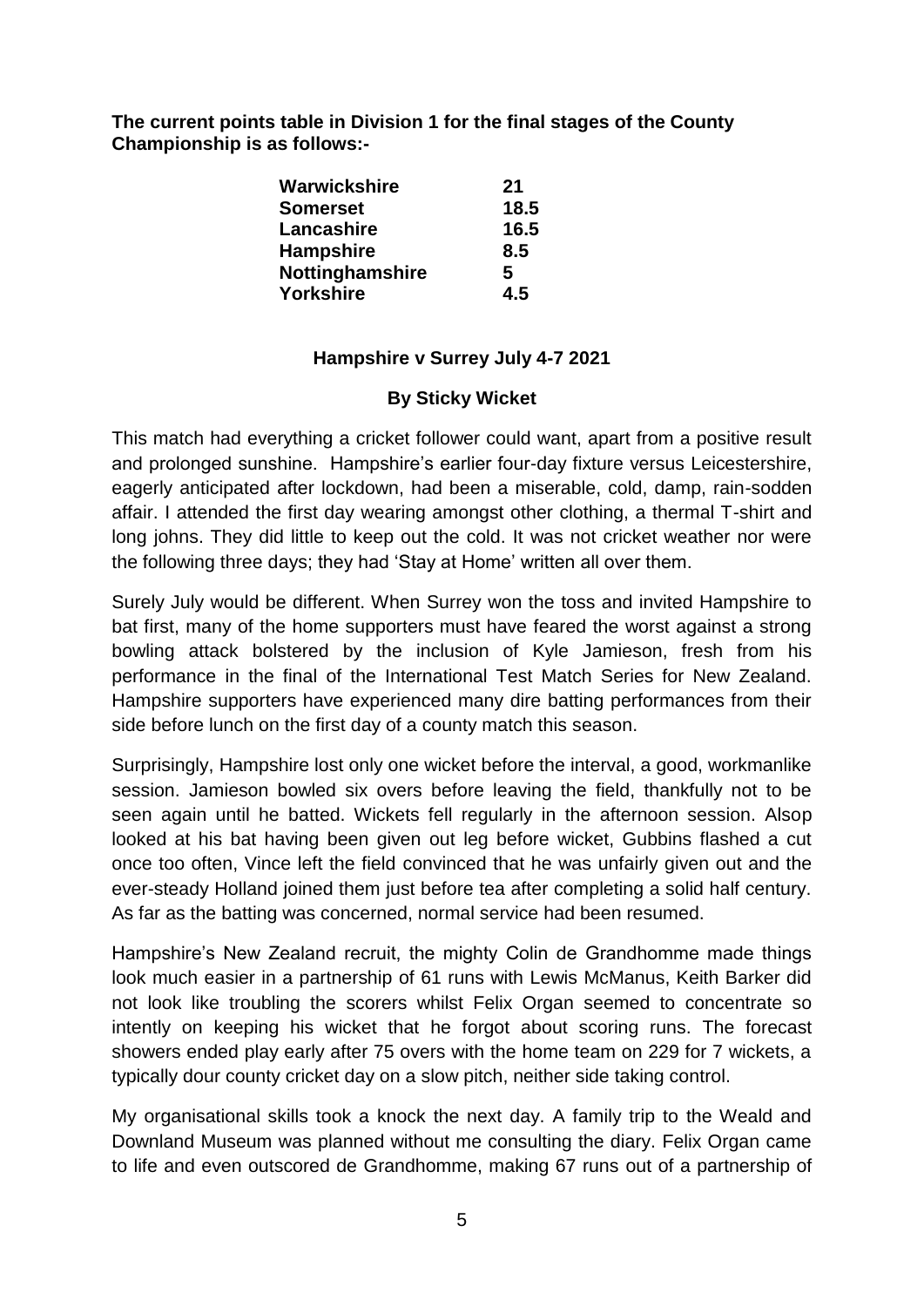127. After Kyle Abbott fell cheaply, Brad Wheal made his highest county score of 45 runs as he and de Grandhomme put Surrey to the sword with a partnership of 114 runs for the  $10<sup>th</sup>$  wicket. The last three wickets put on 267 runs as Hampshire's innings ended on 488, with de Grandhomme unbeaten on 174, his best first class score, and a record for a Hampshire debutant. As the day unfolded, it became increasingly apparent that I had chosen the wrong day for a family outing as Hampshire reduced Surrey to 42 for 4 wickets by the close of play. Barker bowled a miserly 10 overs and took 3 cheap wickets to put the home side well on top, on a day full of highs for Hampshire and corresponding lows for Surrey. What a day's cricket I had missed!

There was torrential rain overnight so it was no surprise that play was delayed next morning, even though the sun was shining brightly. Being an optimist, I watched the ground staff work hard to prepare the ground for a 1.10pm start. Sod's law meant that the rain returned at 1.08pm! The shower was brief and I anticipated a short delay, but just before 2 o'clock, a nearby spectator said that his rain app. predicted heavy rainfall in two minutes. His app. was extremely accurate and it poured down. I have been to the Ageas Bowl often enough to be able to gauge the likely length of a delay and judged it likely to be about three hours. Like many other spectators, I decided to return home.

When play resumed at 5 o'clock, I tuned into the live stream at home and watched in some surprise as the mighty Surrey collapsed to 72 all out. As if that was not bad enough, they lost a further 2 wickets for just 6 runs before the close. I was left wondering whether I had made the correct decision.

Day four, a good weather forecast and hopes of a Hampshire victory over our rich rivals. Those hopes were raised even more when Amar Verdi, having scored 3 runs from 27 balls, departed with only one more run added to the score. However, I had reckoned without Hashim Amla, who was still in single figures at lunchtime. With Ryan Patel, who made 16, Amla added 21 runs in 29 overs, speeded up with Jamie Smith in a partnership of 30 runs in 16 overs, followed by 27 runs with Ben Geddes in another 16 overs. It was slow going but totally engrossing as he began to extinguish Hampshire's hope of victory.

My fellow watcher departed at teatime being unable to stand another minute of this rear-guard action and, in particular, Amla's obstinacy and steadfastness. I was becoming more and more fascinated by his performance, a mammoth effort of concentration and self-denial. Scoring runs was immaterial; his only concern was protecting his wicket. Another 10 runs in 10 overs with Jordan Clark, 19 runs in 9 overs with Jamie Overton and the finale, 6 runs in 9 overs in partnership with Rikki Clarke to make the game safe for Surrey.

Amla's concentration was unwavering, he had faced 278 balls for his 37 runs. Twenty runs came from 5 boundaries, his other 17 runs were scored off 273 balls, a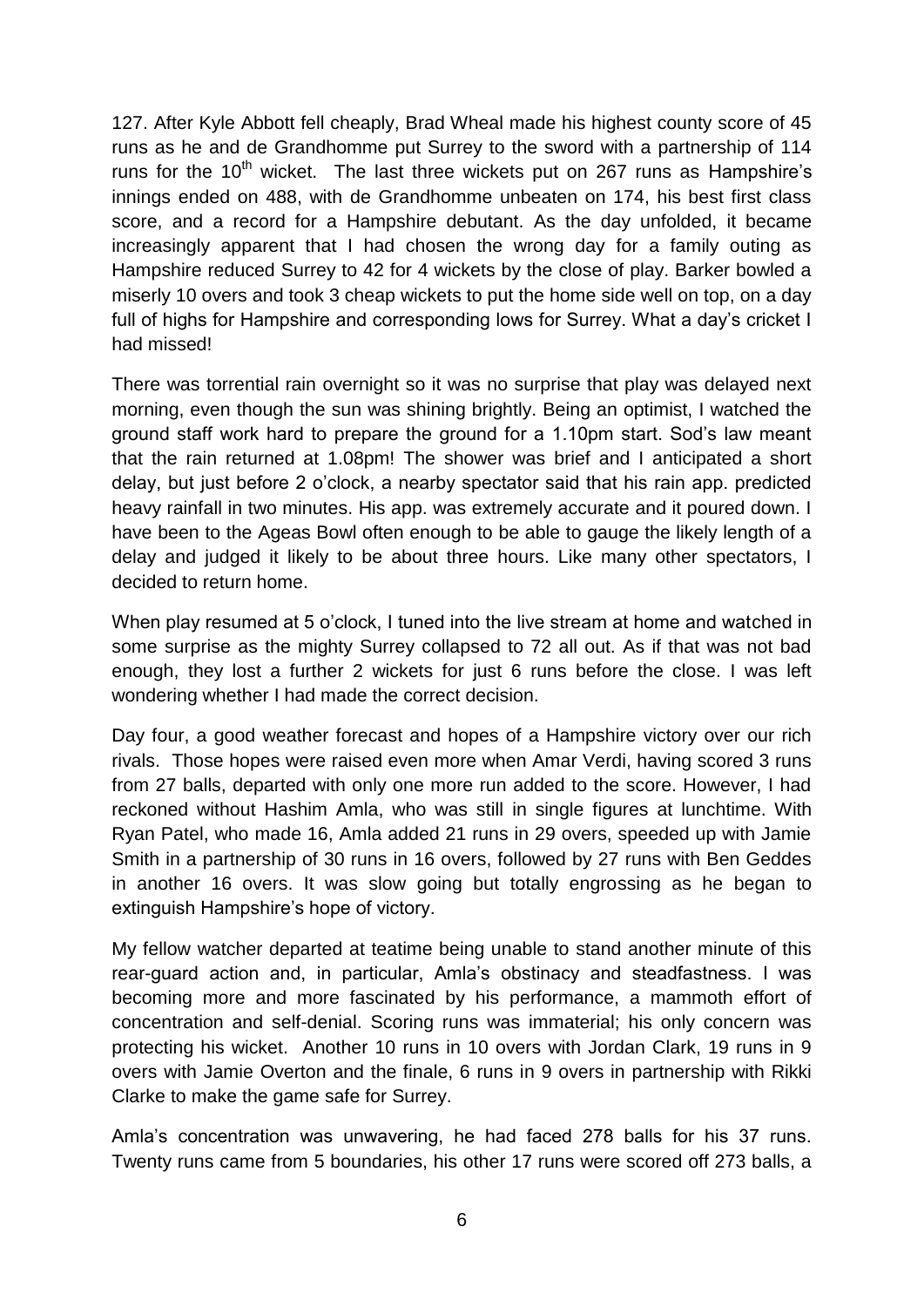run rate of 6.2 per 100 balls. Keith Barker bowled 22 overs conceding just 9 runs and Kyle Abbott 24 overs for 19 runs.

Hampshire must have rued leaving out leg spinner Mason Crane. With Liam Dawson on England duty, they lacked the variety of bowling to win a match against a determined team on the fourth day of the match.

However, hats off to Amla for his 'blockathon'.

Editor's Note: In The Cricket Society News Bulletin for September 2021, Peter Hardy dissected Amla's innings in some detail. He mentioned that Amla achieved the record of facing the most balls in an innings in first-class history for a batsman who scored below 40 runs. He beat the previous record, held by none other than Trevor Bailey, by one ball. "The Boil" frustrated Lindwall, Miller, Davidson, Archer and Benaud for 277 balls when making 38 in the Ashes Test at Leeds in 1953.

Amla's run rate was 13.3 per hundred balls. Mr. Hardy pointed out that in the match against Somerset at The Ageas Bowl this season, **FELIX ORGAN** made 7 off 108 balls – run rate of 6.48 per 100 balls – as, with Keith Barker, he just failed to prevent a Hampshire loss.

## **T20 VITALITY BLAST**

At the halfway stage of the group matches in this year's Vitality Blast, it seemed inconceivable that Hampshire would qualify for Finals Day. All those early matches were required to be played away as the Ageas Bowl had received the honour of hosting the World Test Championship between India and New Zealand. (It turned out to be a match befitting its status).

By the time Hampshire commenced their home programme towards the end of June, they had only defeated Essex at Chelmsford, as well as gaining a further point when their match against Surrey at The Oval was abandoned without a ball being bowled. The return to home territory was greeted by another abandoned match against Middlesex; they then lost to Surrey. Their grip on the competition seemed tenuous at best. However, James Vince's team then won all their remaining five matches. Joe Weatherley, the precocious Tom Prest (see below), and Lewis McManus all scored half centuries. James Vince made 63 before a resplendent 102 off 59 balls against Sussex. All the bowlers played their part. Hampshire began their final match against Glamorgan still with an outside chance of qualifying for the quarter-final final. What then occurred will be remembered for a very long time (yes, t20 matches can evoke memories). Glamorgan ran up an imposing 184. Hampshire needed to pass that total in 14 overs to secure fourth place on run rate, a daunting prospect. Yet, they did so. Vince (39) and D'Arcy Short (69) plundered 101 for the first wicket in 7.2 overs. The latter's previous contributions had been limited to his tidy left-arm chinamen, a very rare sight these days. A minor collapse then ensued before Weatherley struck a whirlwind 43 off just 13 balls (three fours and four sixes) as Hampshire achieved their goal in 13 overs.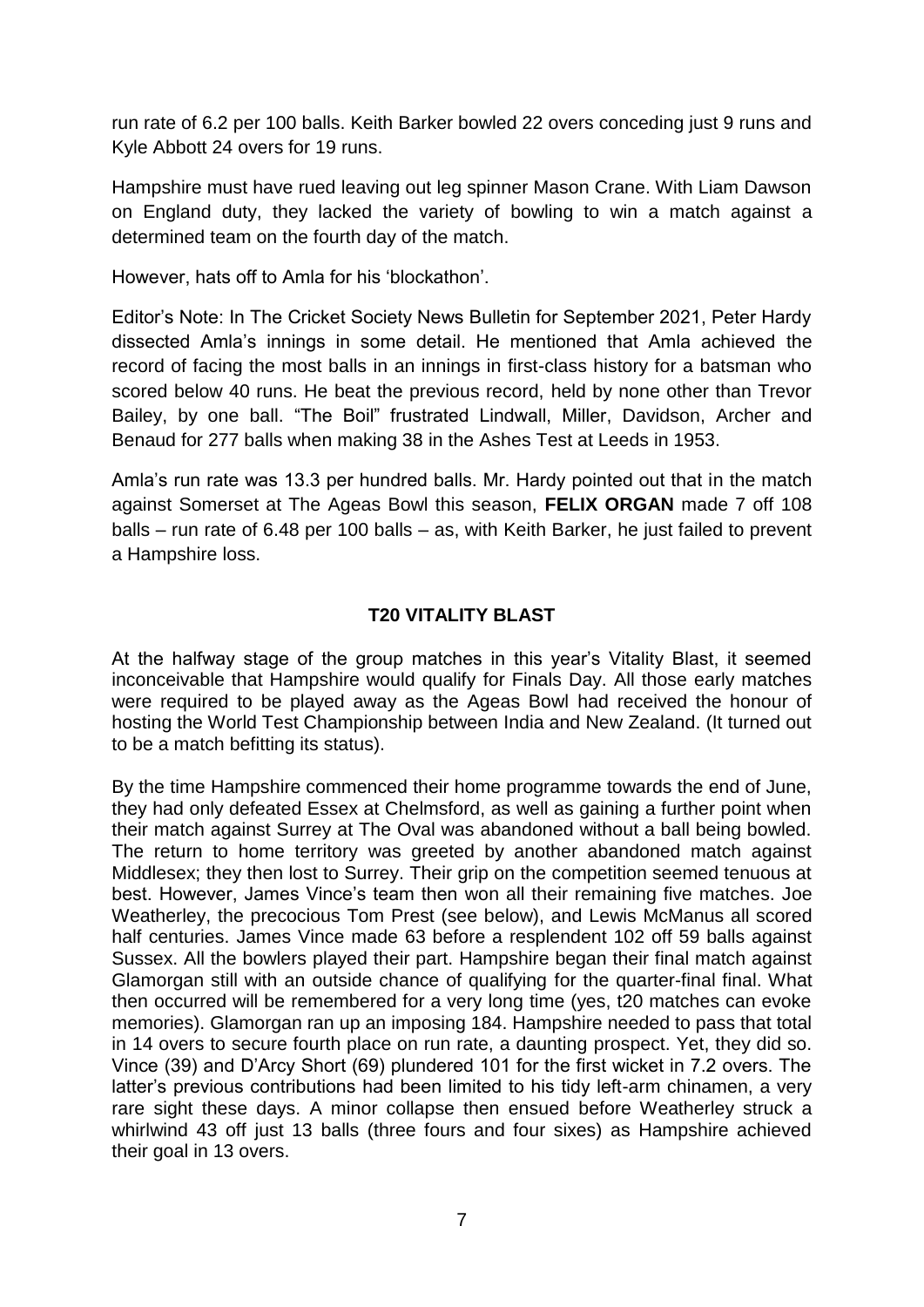The televised quarter-final tie, away to Nottinghamshire at Trent Bridge, encapsulated all the facets which Hampshire had displayed in those matches before beforehand. They were restricted to 125 for nine; only Pest (44) and Fuller (30) made any headway. Nottinghamshire then raced away to 66 for the loss of one wicket. Surely the game was up. But the pitch was never easy to bat. Man of the match Liam Dawson (three for 24), Mason Crane (one for 26), and Scott Currie (two for 16) then imposed a stranglehold on the Notts batting. They fell away to 109 for 9, still needing 17 off 13 balls. Matt Carter then clattered two sixes. Notts were surely now going to win. But, as he had done so often in the previous weeks, Brad Wheal sealed victory when Dane Paterson edged to McManus. Hampshire had won by two runs. The players engulfed each other in unrestrained celebration. The editor's iPhone also proceeded to go into ping overdrive!

#### **TOM PREST**

On  $11<sup>th</sup>$  and  $12<sup>th</sup>$  May, Tom Prest, barely aged 18, made the highest individual score in Hampshire's 2<sup>nd</sup> XI history when he scored 303 against Sussex Seconds on The Ageas Bowl nursery ground. He opened the innings and batted for nearly nine hours (530 minutes), faced 414 balls and struck 36 fours and one six. By any yardstick, these are quite staggering statistics for any batsman, let alone for one so young. Moreover, earlier in the morning on which he embarked on his innings, he had sat a three-hour A level geography examination.

**THOMAS JAMES PREST** was born in Wimborne on 24 March 2003, and attended the nearby Canford School. Canford has, of course, a number of Hampshire connections. Derek Shackleton coached there and Jimmy Adams was one of Prest's predecessors. A right-handed batsman, his early performances indicate a rare, precocious, talent. He made 13 and 84 in his sole match for Dorset against Berkshire at Wargrave, in the Minor Counties Championship, in 2019, aged 16. In the same year, he made his 2<sup>nd</sup> XI debut, when he batted at 10 in the order. He played in three matches that season and never appeared at all in last year's COVID summer when no 2<sup>nd</sup> XI matches were played. When he next played for the Seconds in June of this year, he opened the innings and made 51 not out against Middlesex at The Ageas Bowl.

Not surprisingly, after his triple century, he was promoted to Hampshire's first team squad for the t20 Blast. He made his County bow at Taunton, when he was dismissed for a single, and then scored a somewhat nervous, skittish, 20 against Surrey on his home debut. However, it was Hampshire's top score. In the next match against Gloucestershire, he held the Hampshire innings together after the early dismissal of his captain James Vince, and overseas signing, the Australian D'Arcy Short, making an unbeaten 59 off 41 balls. It was the manner of his run making that captured the eye. Despite the Hampshire innings being balanced on a knife edge throughout, he looked to score at every opportunity. He continually hit the ball into the gaps, despite constant field changes as the Glosters sought to curb his run scoring. Also, it was an innings full of invention. Reverse sweeps, the ramp, the uppercut, backing away to leg to hit the ball through the off side, and vice versa, as well as conventional shot making; he seemed to have a solution to score off every ball, no matter in which direction and length it was bowled. And the shots were made with absolute certainty. In a historical context, we were watching the complete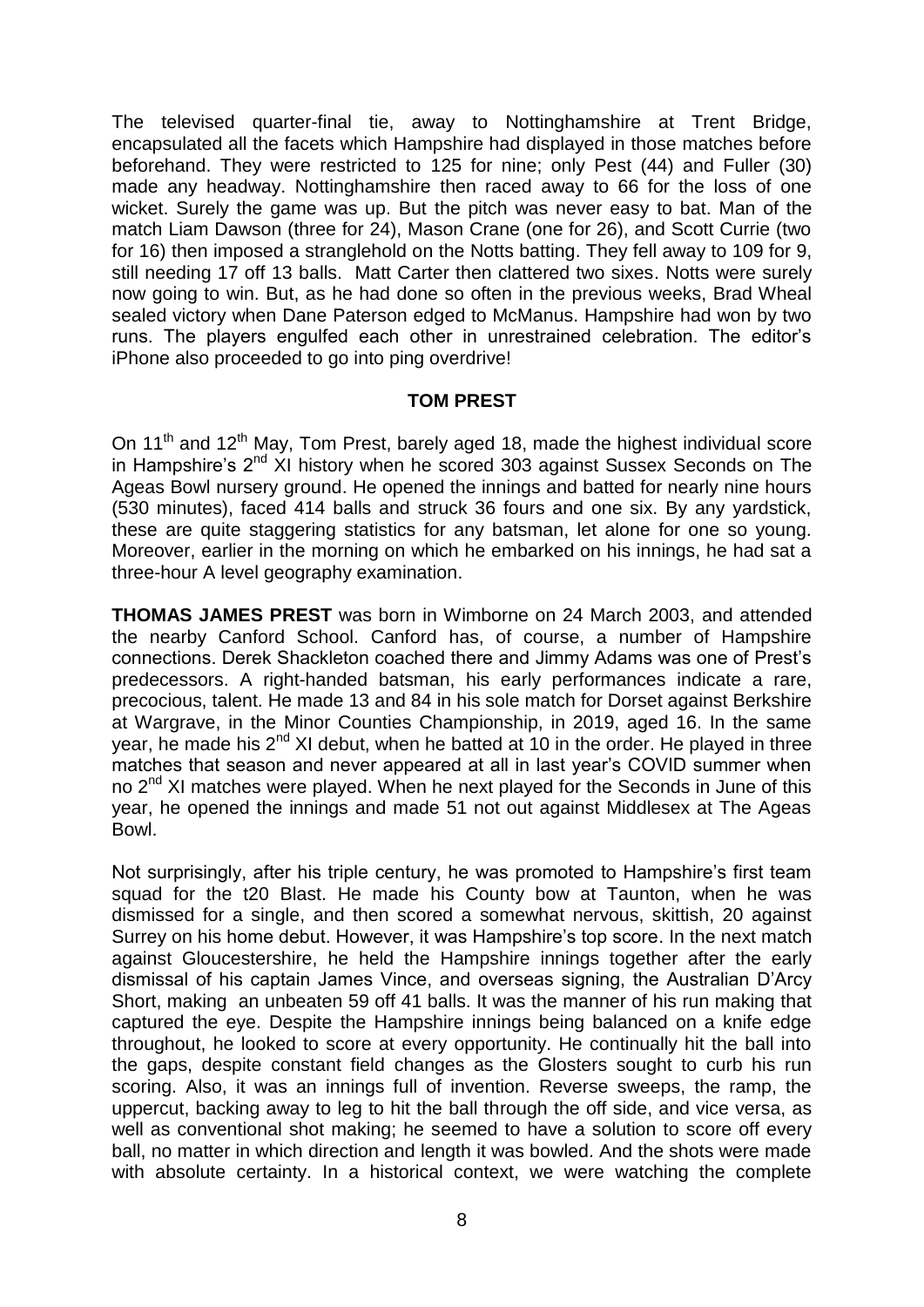modern batsman, at least in white ball cricket, at work. It was a virtuoso performance; in his third senior match and at the age of 18. His horizons seem limitless.

He made his first-class debut in "Amla's" match against Surrey at the Ageas Bowl, as a full substitute for James Vince, when the latter was called away to play for a Covidhit England in the one-day series against Pakistan. (And didn't he do well)! He batted for the first time against Gloucestershire at Cheltenham; he demonstrated he could adapt his game by making 18 off 83 balls, as Hampshire sought to rebuild their innings.

#### **TRIPLE CENTURIES IN SECOND XI CRICKET**

There have been four previous triple centurions in the history of  $2^{nd}$  XI cricket for the first-class Counties:

|                      | 322 Marcus Trescothick Somerset v Warwickshire | Taunton         | 1997 |
|----------------------|------------------------------------------------|-----------------|------|
| 306* Patrick McKeown | Lancashire y Gloucs                            | <b>Bristol</b>  | 1998 |
| 303* Will Jefferson  | Essex v MCC YC                                 | Billericay 2005 |      |
| 300 Chris Taylor     | Gloucestershire v Somerset                     | Taunton         | 1999 |

All except McKeown enjoyed long careers in the game.

The previous highest innings for Hampshire  $2<sup>nd</sup>$  XI was 251 by Matthew Keech against Glamorgan at Usk in 1995.

## **A UNIQUE OPENING PAIR**

When Ian Holland and Cameron Steel walked to the wicket at Taunton on 3 June to open the Hampshire innings in their Championship match against Somerset, they created a new entry in the County's history, and perhaps for all first-class cricket in the major Test playing countries.

Both men were born in the United States: Holland in Wisconsin and Steel in San Francisco. To reinforce the novelty of their pairing, both attended Secondary School in Australia: Holland in Melbourne, and Steel in Perth. In Hampshire's only innings, they put on 15.

**CAMERON STEEL** joined Hampshire on loan from Durham in April. His appearance at Taunton proved to be his only one for Hampshire's first team. He scored 15. He later played four matches for Surrey in the Royal London Cup, predominantly as a leg-break bowler.